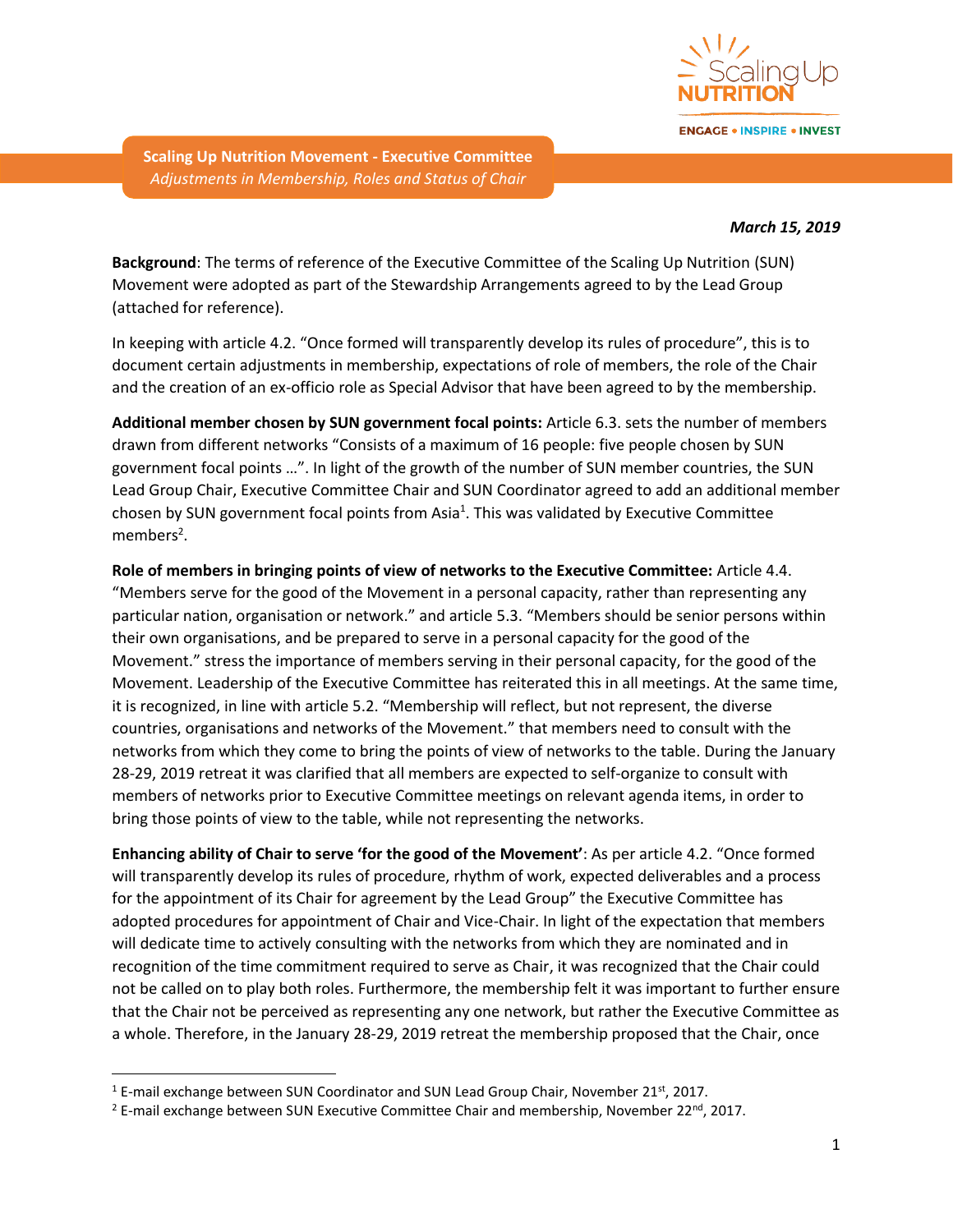elected, is no longer considered as one of the seats allotted per each network, and that the seat from which the Chair comes would be considered vacant, and filled according to agreed upon procedures. This increases the membership of the Executive Committee by one seat, allotted to the Chair. This recommendation was validated by the Chair of SUN the Lead Group.<sup>3</sup>

**Addition of** *ex-officio***, Special Advisor position through 2020**: In light of the criticality of the period through 2020 for the SUN Movement, including developing the strategy for the Movement beyond 2020 and contributing to a successful Nutrition for Growth summit in 2020, the Executive Committee recommended that the outgoing Chair, Shawn Baker, continue to serve as a Special Advisor to the Movement, in an *ex-officio* capacity on the Executive Committee, through 2020. The terms of reference of the Special Advisor role are attached in Annex 1. This recommendation was validated by the Chair of the SUN Lead Group.<sup>4</sup>

\*\*\*\*\*\*\*\*\*

 $\overline{\phantom{a}}$ 

 $3$  E-mail exchange between SUN Coordinator and SUN Lead Group Chair, February  $6<sup>th</sup>$ , 2019.

<sup>4</sup> Ibid.